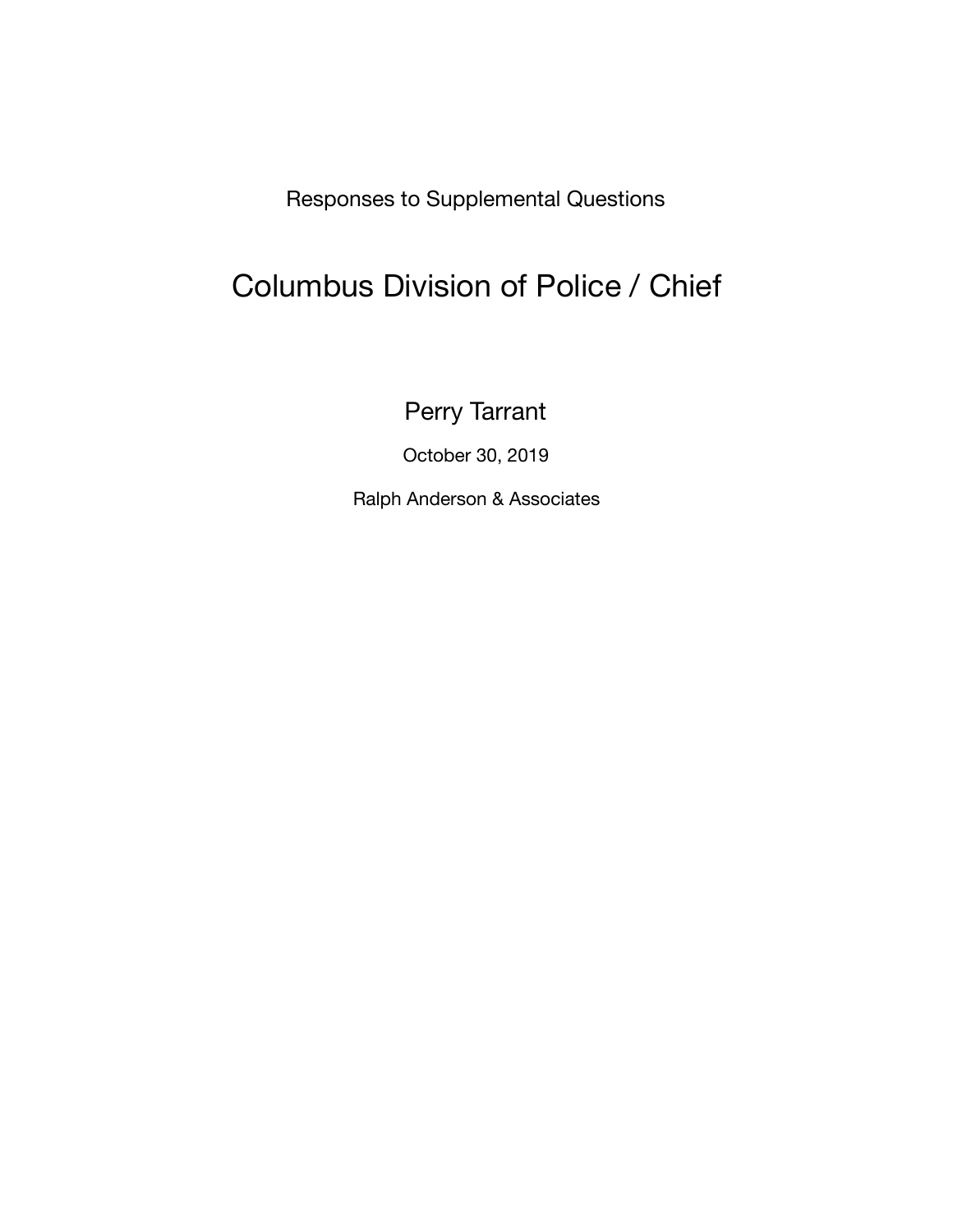#### *Question #1*

*After reviewing the Matrix report, what do you believe are the top three priorities for the Columbus Police Department? What do you agree with in the report? What do you disagree with? Please be specific.* 

The three priorities for the Columbus Division of Police (CDP) are as follows: 1) A collaborative operational community engagement strategy, 2) Organizational structure realignment and technology, and 3) Vision aligned training and professional development (including wellness). These priorities are supported by the six pillars of the "Taskforce Final Report on 21st Century Policing." Additionally, the three stated priorities intersect and have subsets that overlap.

Building a collaborative community engagement strategy ensures consensus among affected stakeholders. City leadership, communities (including business), labor and police leadership have the opportunity to map how the community defines public safety. Equally, collaboration sets manageable expectations. A collaboratively developed road map supports accountability.

Accountability is most visible at the frontline, or point of service, and must be supported. Organizational structure must support what we want the community to see as police service and engagement. Supervision is the strength of an accountable organization and should be trained leaders, educated, and have demonstrated experience in community policing and engagement.

Technology is a staffing and productivity multiplier, which is necessarily embraced by high functioning organizations. It is imperative in realignment of the organization, defining efficiencies, communicating, transparency, and accountability. Technology will not only support investigative case management but will also support better victim (community) service, personnel development, and accountability. Technology will simplify function, automate others, and support communication internal and external during chaos of organizational change.

Training is a priority as it relates to vision and policy shifts toward a high function police agency in service to the community. The needs of communities have changed and policing as an industry has lagged. Organizations must adapt in order to constructively provide effective service to the community. We must train the agency's future leaders while training effective supervision today. Accountability, community engagement, wellness, and professional development are critical supervisor training investments. Training new technology includes systems to strengthen community engagement, support unit and organization productivity, refine crime analytics, and employee performance tools.

 There is agreement that 21st Century Policing should be a strategic priority for CDP. The recommendations from the Matrix Consulting Group Report (Matrix Report) should be embedded in the strategic directive — which will become measurements for ac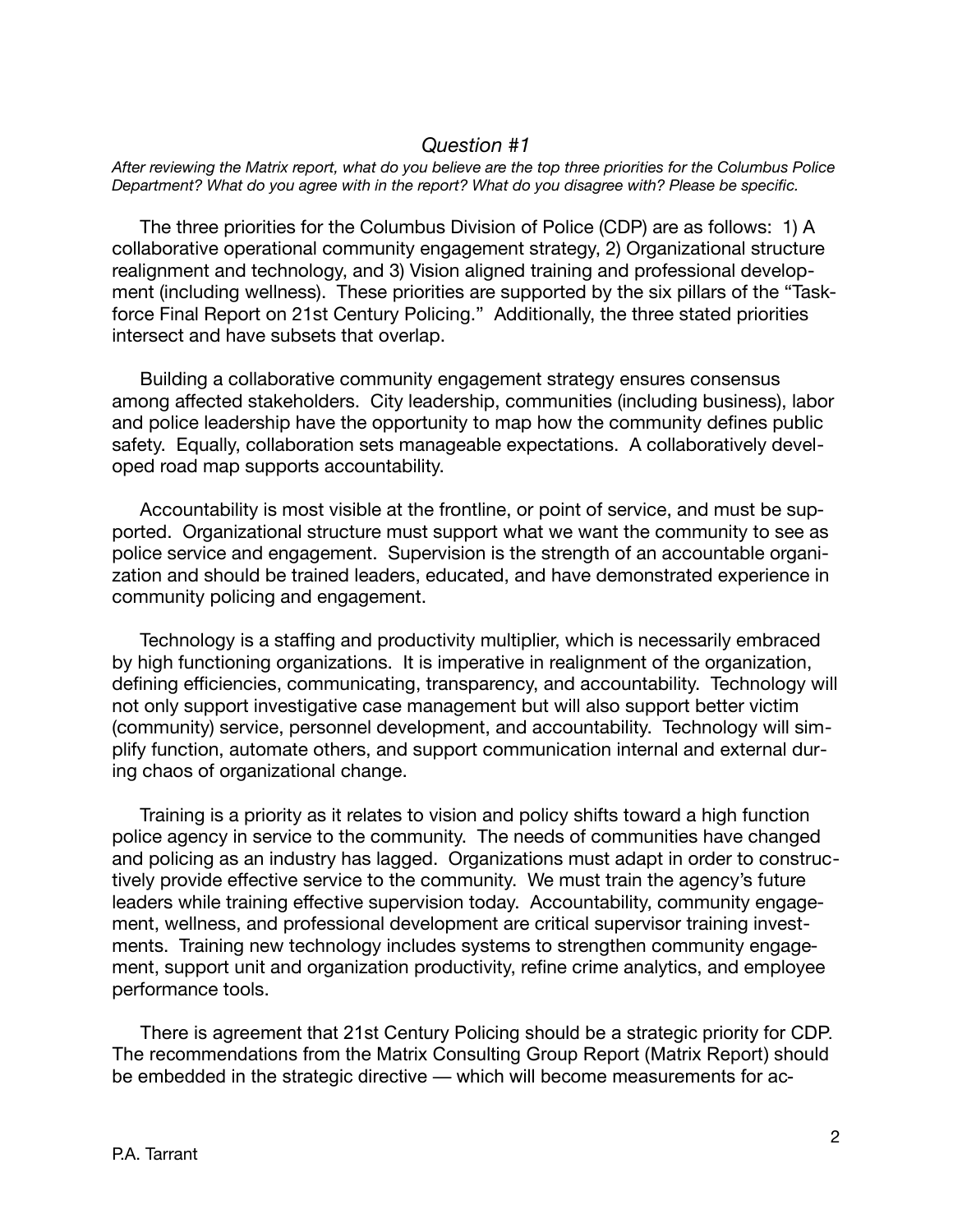countability and transparency. Community policing and engagement will be important to policy development, transparency, training, accountability, and trust.

 The Report also lists de-escalation and procedural justice as critical. Crisis Intervention Training (CIT) should also be included in the transformation of CDP as a contemporary best practice. It provides an additional awareness and skillset for crisis (behavioral) contacts. There is also technology to support managing frequent contacts.

 The Report recommends an early warning/intervention program. There are personnel management systems that equally capture exceptional performance as well as "warnings." A better system would support continuous discussion of personnel performance, accolades, and deviations. Additionally, an industrialist and perhaps a psychologist may be part of the discussion for employee wellness.

 There is agreement that bias concerns (and complaints) should be addressed by CDP leadership and policy. Transparency of processes and policies are equally important internally as they are externally. A technology solution can be implemented to anonymously report internal bias concerns or formal bias complaints.

 The Report recommends increased training on policies. A better practice is to train based on policy or changes to policy. Minor changes can be proctored via web-based learning systems. Significant changes, thematic (organizational culture) shifts, or strategic program changes to policy should be embedded in the relevant training. In fact, training should include the requisite policy recitation or review. "Change policy and train to the new policy."

 Two-officer vehicles may be appropriate based on assignment. 9-1-1 calls generally are disturbance (incident occurring), investigative (report generating), or "care call" (assistance, or behavioral crisis). Disturbance calls will require more than a single officer. Likewise, two officers may need transportation to an area for intermittent foot patrol for community engagement. Therefore, it may be appropriate to have a two-officer car particularly if one is advance Crisis Intervention Trained. Generally, two-officer cars should be the exception and part of a specific strategy or deployment.

 Zone staffing reallocation makes sense on a macro level. However, redistricting should also include Community Policing considerations. Redistricting solely based on data may cause cultural or micro neighborhoods to be overlooked. This is the value of understanding the Race and Social Justice Tool Kit and community collaboration in policy decisions.

 A lack of supervision has been most often cited in employee behavioral issues, omissions, and failed oversight. It is agreed that span of control, by functional assignment, is part of the equation to service delivery. It is also important that supervisors are experienced and well trained. This is where the community engagement, police service, and accountability meet the road.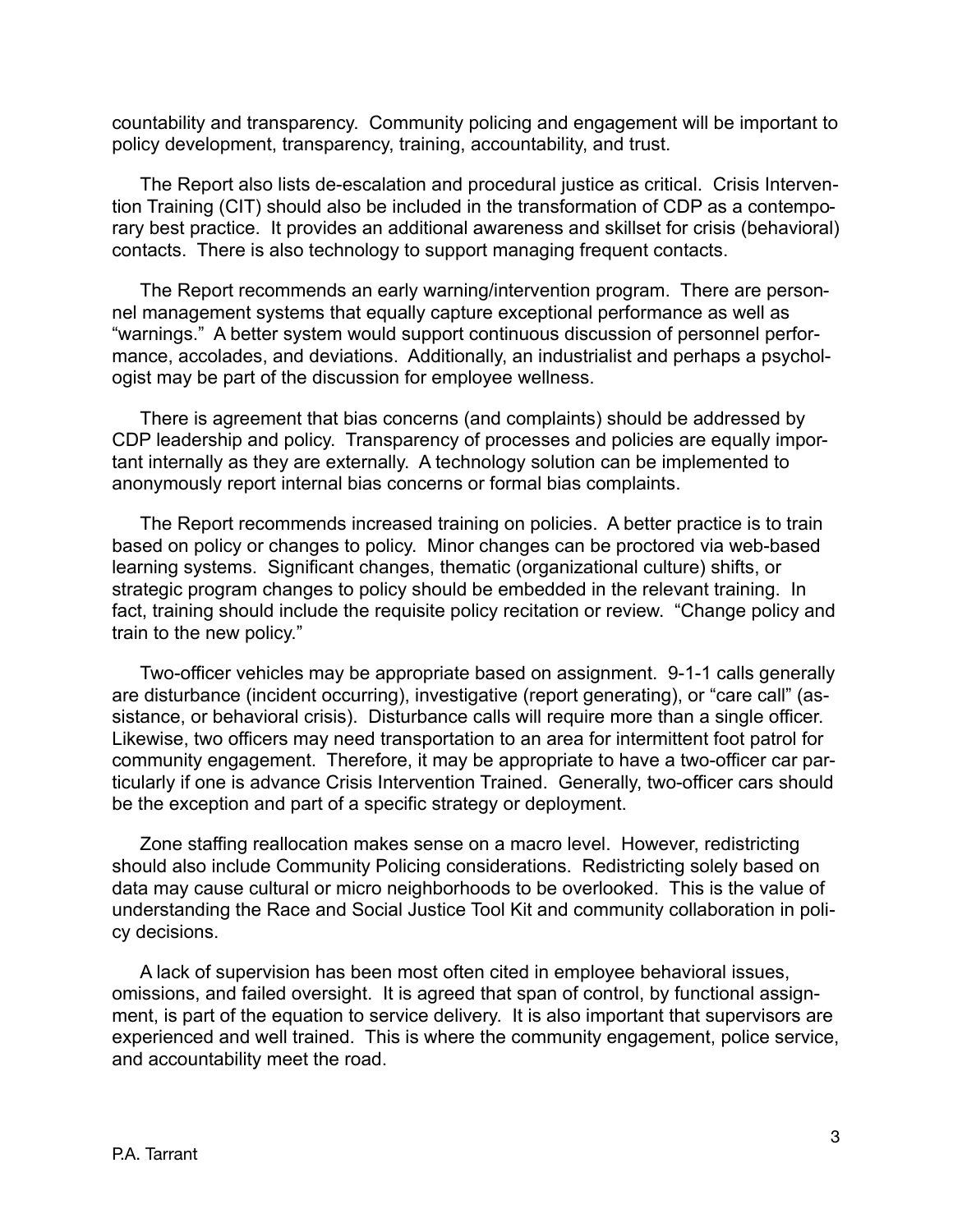CDP and labor should desire transparent assignment and promotional processes. This encourages experiential accomplishment and education. These processes should also support organizational priorities and values such as community collaboration, engagement, or service. Experience demonstrates the best resources toward solving problems are relationships formed through community trust. It is often how crimes are solved.

 CDP and labor should also recognize the opportunities for civilian peers in having some administrative and scientific positions filled by personnel formally educated as demonstrated by degrees or industry credentials. Administrative and scientific positions are careers and paths, which underutilize the classical skills of a police officer or detective.

 As mentioned above, refining CDP's organizational structure and technology are priorities. Units that have tactical level community engagement functions should be part of strategic level coordination. This allows CDP leadership to define measurements and have operational discussions in order to capitalize on programs, initiatives, messaging, and reporting. Additionally, structure ensures congruence with CDP priorities and collaborating with external stakeholders.

## Question #2

*Describe the approach you will use to evaluate the strengths and weaknesses of the City of Columbus Police Department during your first 100 days. Which steps will you take to quickly meet and assess key staff, understand pressing issues, and begin to manage other important day-to-day operational challenges?* 

My vision is a Police Department that is community conscious, innovative, and professionally delivers constitutional police service. The immediate priorities are to understand the community and how it wants policing locally, assess the department's capabilities to respond to local (and neighborhood) community policing needs, and work with city leadership for a whole community approach to public safety.

Initially, I will seek the guidance of the Mayor, Public Safety Director, Fire Chief, CDP executives, and labor to build a nimble transition team. The team will be asked to identify community stakeholders, business representatives, and other city department representatives to assist with the transition. The team is an interim measure for emersion into Columbus community and city government.

I will initially be in Columbus during the transition without family. This will enable focus on the community and organization, which will require hours and days. We will become part of the community and continue to give back through community service.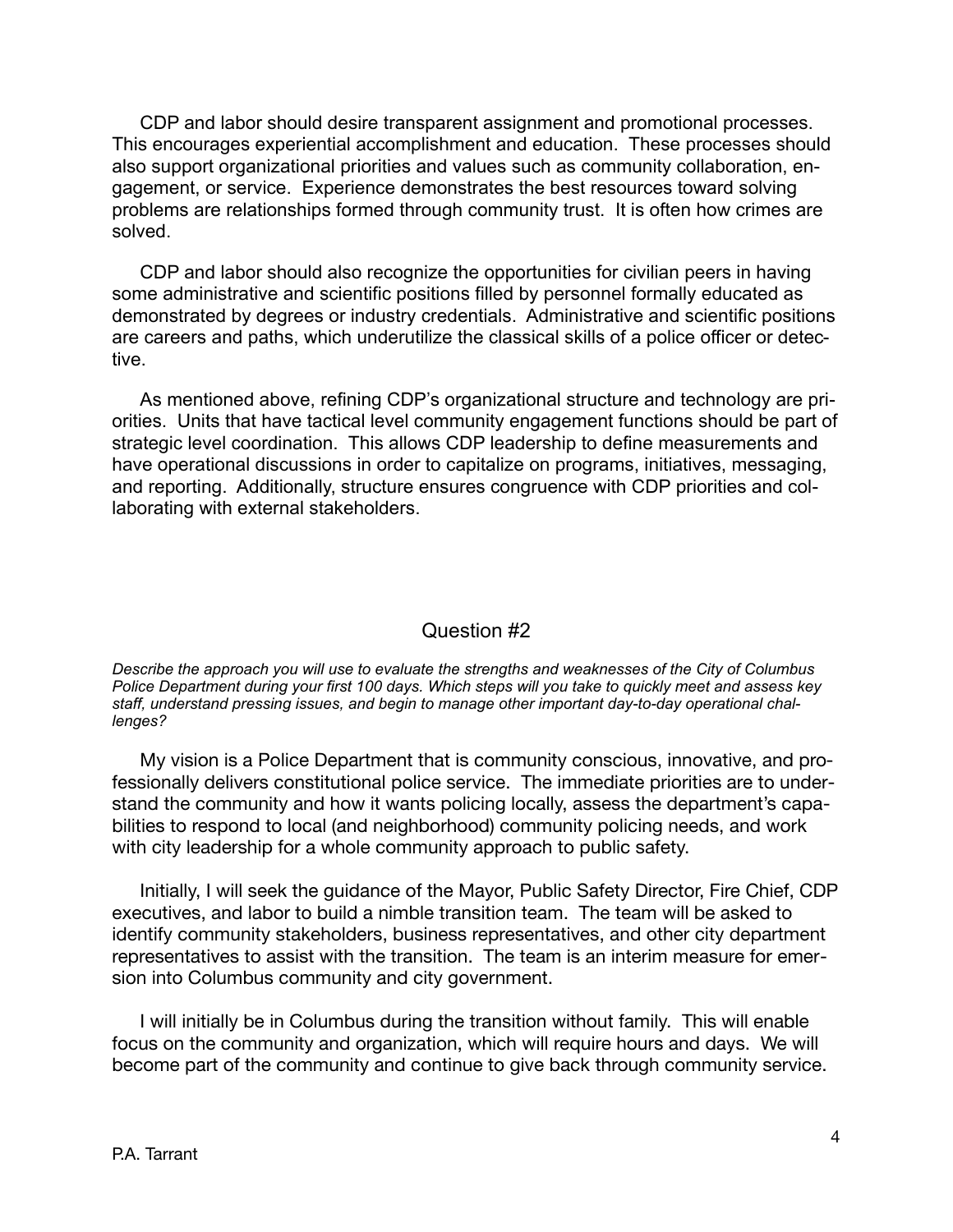Critical in the first month(s) is to build the coalitions (community, internal, other city departments, businesses, and regional public safety) where the vision stated above, can become a collaborative mission statement and common goals. The goals and objectives must reflect common values and align with those of the City leadership. The priority areas within the first 100 days are coalition building, organizational resource assessment for effective service delivery and crime reduction.

The initial step into the role is comprehension of the City leadership's goals and objectives for the City of Columbus. The subsequent mission statement and objectives of the Division of Police will align with the future of Columbus. However, it is necessary to build a mission statement and collaborative goals with other coalitions (i.e. the community, internal personnel, business and industry, and regional public safety partners).

The City Finance Division is critical in establishing immediate and long-term capacity to implement innovation and efficiencies. This information will be shared in order to frame the reality of timelines and achievable goals. Conversation with Finance must occur in the early days of the transition and be a regular event. Budget knowledge will lead to efficiencies and timing of innovations.

- 1. Meet with Finance
- 2. Meet with other public safety departments
- 3. Meet with department head peers

Community engagement is a high priority. The plan is to be available and visible to all of Columbus' communities. I will seek to build coalitions and a policy advisory board by establishing listening sessions in neighborhoods and attending existing community groups. I will solicit participation from the community on policy revisions and crime reduction (through the advisory board). I have been effective in communities by working with churches of all denominations, schools and youth programs. Smartphone technology, and social media will also be deployed to build community interaction and trust. Community engagement will be a requirement for the Department command and future leaders, as part of succession planning.

- 1. Media relations and social media
- 2. Transparent public communication
- 3. Listening sessions by compass points
- 4. Attend community meetings & gatherings
- 5. Collect community engagement data
- 6. Establish community engagement as a department priority

Professional development and resilience define an organization that is effective at reducing crime while engaging the community. The organization will be assessed and structured to effectively provide police service to the community. Crime reduction includes community interactions that are innovative without being pejorative. The leadership of the Department will be assessed for fit (community engagement, professional development, and crime reduction, collaboration, and innovation).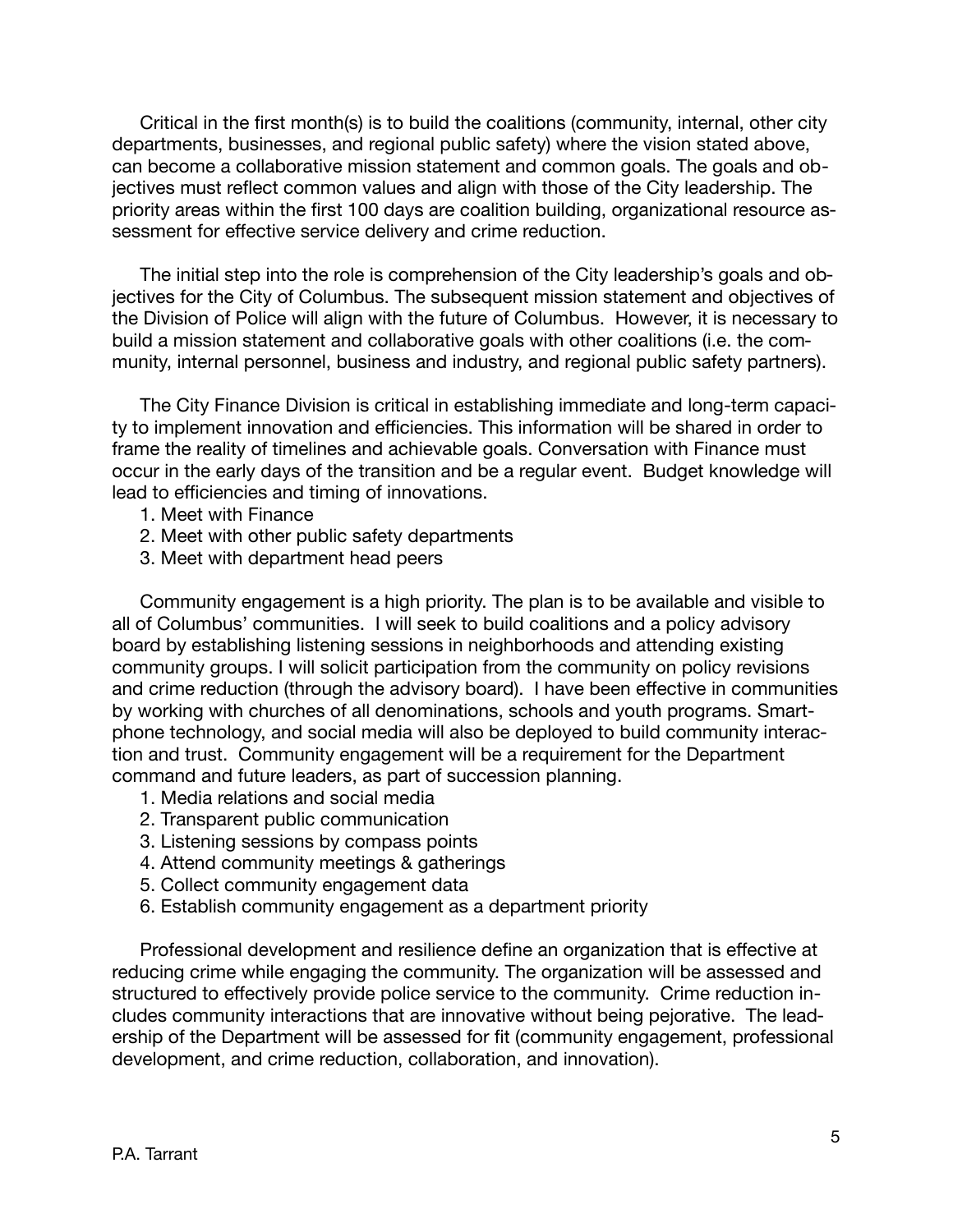The assessment of commanders will be by individual interviews and peer review. The organization will be reviewed by external observations of public safety officials in the region and reviewed on current initiatives. I will conduct internal listening sessions via roll calls and regular ride-alongs with individual officers, detectives, and dispatchers. The internal coalition will also include conversations with labor representation to ensure professional resilience and personal wellbeing.

- 1. Review senior leadership resumes
- 2. Meet individually with senior leadership
- 3. Review area priorities for alignment with City leadership's
- 4. Meet with all commanders in groups
- 5. Squad/shift level listening sessions
- 6. Ride-alongs

In the first 100 days a comprehensive crime control strategy will be implemented to ensure the safety of the community, business employees, students and visitors to Columbus. Technology, analyses, data and all coalitions will be encouraged to engage in a whole community approach to reducing crime. Relationships with nongovernmental organizations (i.e. social services, academics, and the business community) will support sustainable reductions in crime through collaborative grants and coordinated efforts.

There are a number of existing government and private grant opportunities focused on reducing crime and improving community trust (by providing subject matter experts, researchers, and funding). Technology and effective analysis support crime reduction by deliberate intervention and enforcement strategies. Smartphone applications not only enable geographic communication and outreach (by neighborhood) but reciprocally enable anonymous reporting and anonymous feedback survey. An effective crime reduction strategy must include the neighbors (and business owners) where crime is occurring. This is community policing.

- 1. Establish ComStat format (with public component)
- 2. Insure internal coordinated efforts for effectiveness
- 3. Provide support for strategies and tactics (evaluate for disparate impact)
- 4. Community input (present for data context and perspective)
- 5. Follow up Operations

Within the first year I intend to be established as part of the Columbus community, which is consistent with my values. I will continue to avail myself to middle and high school campuses as a speaker, role model, and recruiter. The men and women of the Department will appreciate my leadership by example and expectation of community involvement as a necessary component of advancement.

- 1. Continue to visit with community groups
- 2. Continue to visit seniors
- 3. Continue to visit schools
- 4. Join local boards and organizations align with interest (youth resilience)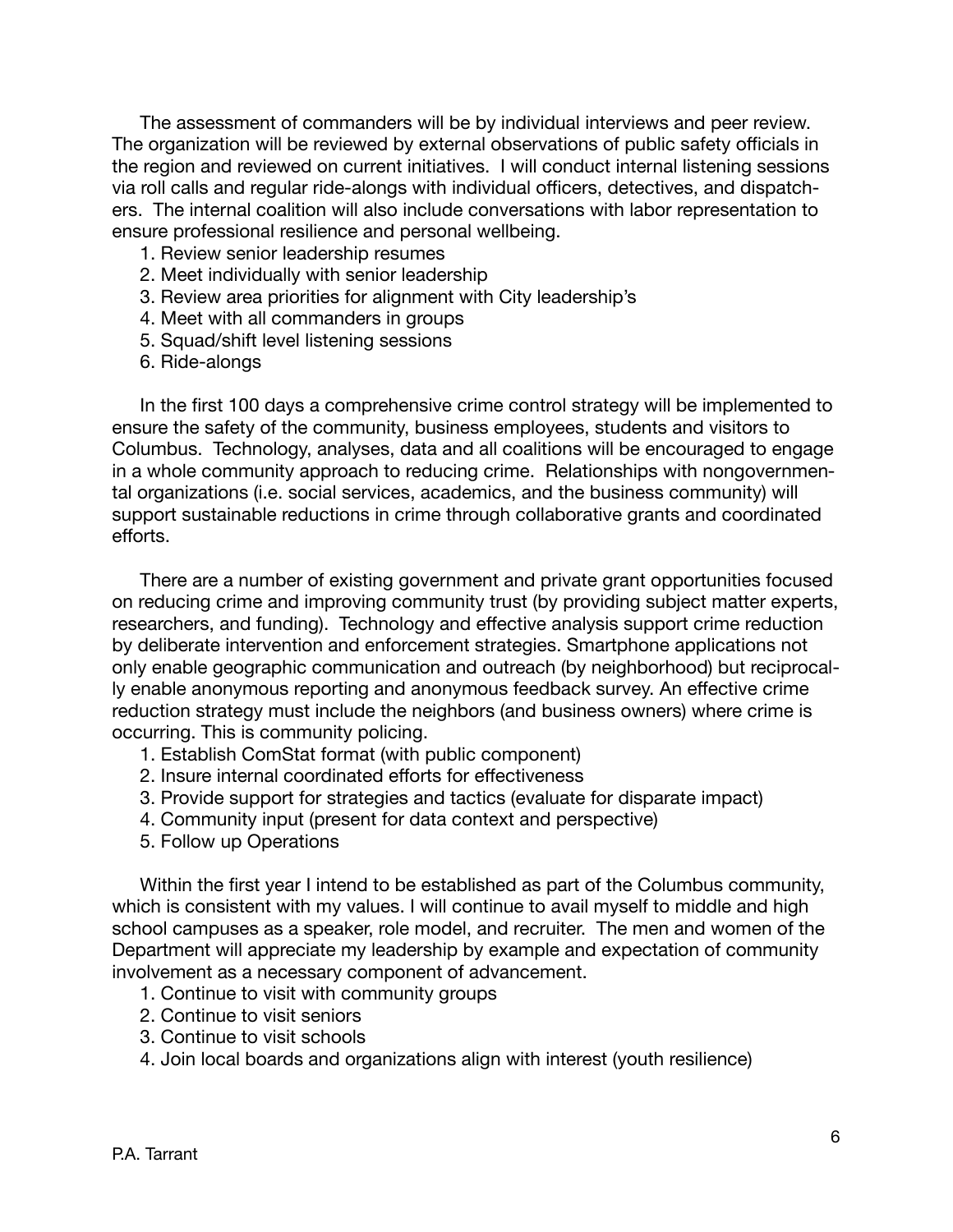I will evaluate the accomplishment of the year by repeating where we started. Although community engagement will have been a continuous pursuit, it is important to acknowledge the anniversary as an opportunity to reflect where we started and where we are headed. It is an opportunity to revisit listening sessions for closure of some issues, progress on others, and initiating new ones in the interest of furthering community.

#### Question #3

*What do you believe are the most difficult challenges facing the new Police Chief for the City of Columbus? Please describe how your leadership and past experience will help you and the City in facing these challenges.* 

 The Matrix Report suggests the City of Columbus desires to enhance the Division of Police effectiveness in community engagement (confidence), ability to reduce crime, and refresh training. The new Police Chief will have the challenges of being an effective follower and peer for city leadership, internal and external visibility for culture change, training, technology selection and implementation, and fiscal management. My experiences, education, and transformation leadership style see these challenges as opportunities for the City of Columbus and the Division of Police.

 There are similarities between the organizations where I have experiences and CDP. The organizations sought leadership and culture change — Ferguson, Missouri through riots and Seattle, Washington through Department of Justice Negotiated Settlement Agreement (or Federal Consent Decree). I had reform roles in the both communities as well as others. Unlike those organizations, CDP seeks change after professional (nonbinding) reviews. The reviews and leadership transition provide an opportunity for CDP to build consensus.

 In my experience consensus is desirable to initiate change. However, collaboration is preferred to drive and sustain change. I am a transformational leader. Throughout my career, I have transformed every assignment at every level to become a learning unit, precinct, bureau, and organization (half of my career in command and executive ranks).

 I began my law enforcement career because I saw the need for the industry to adapt with community instead of trying to contain it. I have worked, supervised and commanded every operational discipline within policing and have applied academic experience in reducing crime, building community, and employee development (including recruiting and retention).

 I understand the contemporary policing challenges of servicing diverse needs and cultures, because I grew up in diverse cultures (and foreign countries). From those experiences, I posit policing as a service and enforcement when appropriate. Otherwise,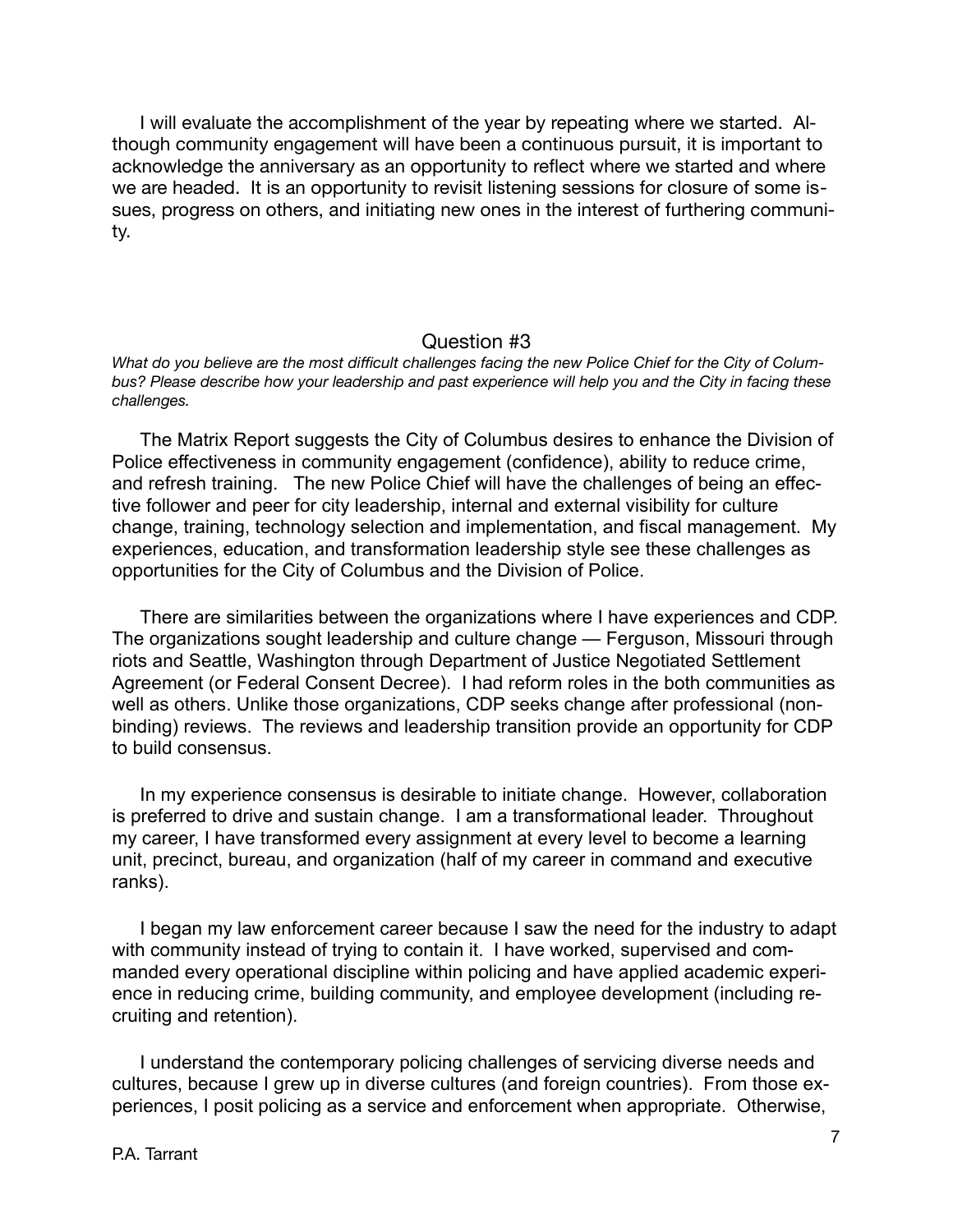we should be, "ensuring a culture of fair [and impartial] and principled policing that meets the service needs of the community." My experience with Procedural Justice and the Race and Social Justice Tool Kit will guide collaborative deployment strategies and fair internal processes.

 At the request of city leaders, members of congress, and the White House, I have gone into communities in crisis to jump start community dialogue. Likewise, I have assembled coalitions within my own communities to build pathways for communication. Furthermore, I maintain the national relationships and networks from my role as the President of the National Organization of Black Law Enforcement Executives (NOBLE). I had the opportunity to advocate and see to fruition the creation of a federal grant to support organizations while in that role. I also remain active in NOBLE as the Chair of Cyber and Policing Technology Committee.

 My frontline and first level supervisor roles demonstrate my knowledge of the tasks of policing and the importance of accountable supervision. My leadership and being hands on with organizations in transition has given me experience and understanding of the chaos of change. I've learned through experience that internal and external communication is a priority. I manage change with nontraditional collaborations (academics, community groups, labor, businesses, other city departments, and external assistance) while being fiscally responsible and culturally inclusive.

 Race and social justice have been at the forefront of my community engagement philosophy. It has been a factor in deployments and policy from the strategic to tactical levels. Communities are comprised of diverse populations, which are often further fractioned into cultural and socially diverse communities. Experience in small cities such as Ferguson and big cities such as Tucson and Seattle has taught me organizations must take the initiative and be proactive to effectively be inclusive.

## *Question #4*

*Please share your reasons for interest in this position and any barriers to your accepting the position if it is offered. What is your timeframe to begin?* 

When the position was brought to my attention, I saw my knowledge, experiences, collaborative community policing nature, and transformational leadership style being described. I shared the announcement with colleagues whom all believed the job description was "a perfect fit." My law enforcement career and personal philosophy have been based on excellence in policing and building an adaptive learning organization. I am committed to policing as a community service, understanding that will look different from community to community and on a micro level from neighborhood to neighborhood.